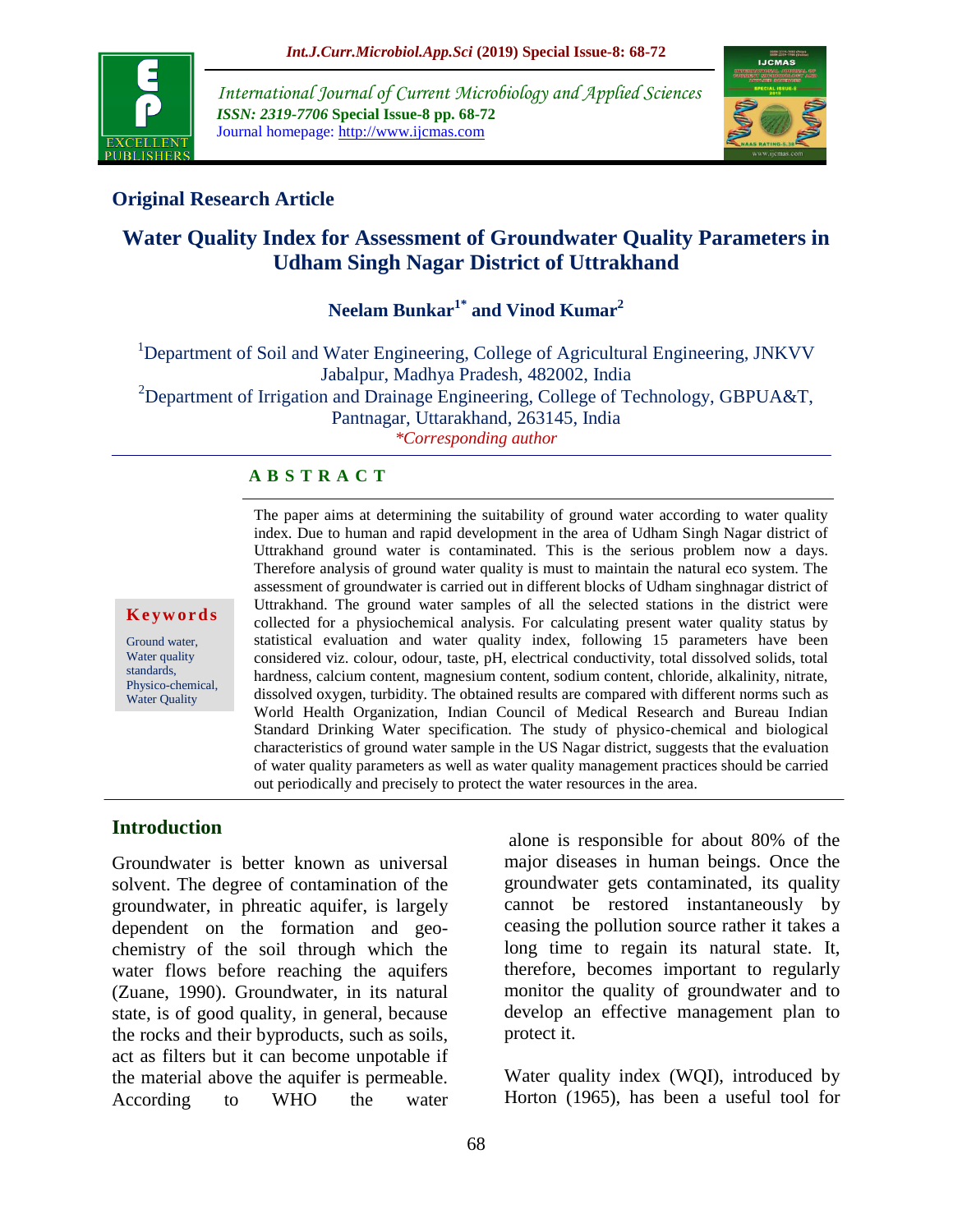water quality monitoring programs, to study trends in water quality, and to evaluate the impacts of corrective measures on water quality. Water quality indices enable the processing of the composite water quality data for an effective transformation in to environmental information (Swamee and Tygai, 2007). It provides the unique numerical value that expresses overall quality of water, based on the different physico-chemical parameters.

The Udham Singh Nagar district of Uttarakhand, being rich in fertile land and water resources, therefore it is mostly favoured for industrial development. In recent years, the demand for water has increased many times because of rapid urbanization and establishment of Industrial areas at Pantnagar, Kashipur and Sitarganj in Udham Singh Nagar district. Keeping these criteria in view, the assessment of quality of groundwater in phreatic aquifer in Udham Singh Nagar district of Uttarakhand has been proposed.

### **Materials and Methods**

Water samples were collected in pre-cleaned sterilized polypropylene bottles withnecessary precaution from different locations of the district for the analysis of water samples.

#### **Determination of Physico-chemical parameter**

Various physico-chemical parameters are analysed as given in standard manual of water and effluent water analysis. Basically fifteen parameters were selected for the assessment of the water sample taken from the different location of the Udham Singh Nagar District of Uttrakhand which given in the table 1.

#### **Determination of Water Quality Index(WQI)**

The Water Quality Index was calculated using Weighted Arithmetic Index Method. Essentially aWQI is a compilation of number of parameters that can be used to determine the overall quality of a water.

The mathematical relation used to calculate WQI is given as-

WQI=  $\Sigma$ Q iWi / SWi Where  $Q$  i – Quality rating scale Wi - Relative weight,  $Wi = 1/Si$ Si- Std. permissible value

 $Q i = 100$  [(Vn-Vi) / (Vs- Vi)] Vn- actual or test value of the parameter Vi- ideal value of the parameter Vs- Recommended standard of the parameter

#### **Results and Discussions**

### **Water quality indexing for drinking purposes**

The water quality index (WQI) for the groundwater of Udham Singh Nagar district was estimated by considering 15 quality parameters, and the standard and permissible limits prescribed by BIS, ICMR and WHO for drinking purpose using the weighted arithmetic index method(Brown *et al.,* 1970).

The WQI (BIS standards) varied from 33.32 at Ahuja Colony, Rudrapur (Gadarpur block) to 94.61 at Jhagadpuri (Gadarpur block) whereas on the basis of WHO standards WQI values for these two locations were 23.92 and 99.80 respectively. According to values of water quality index we categorized the sample for portable use.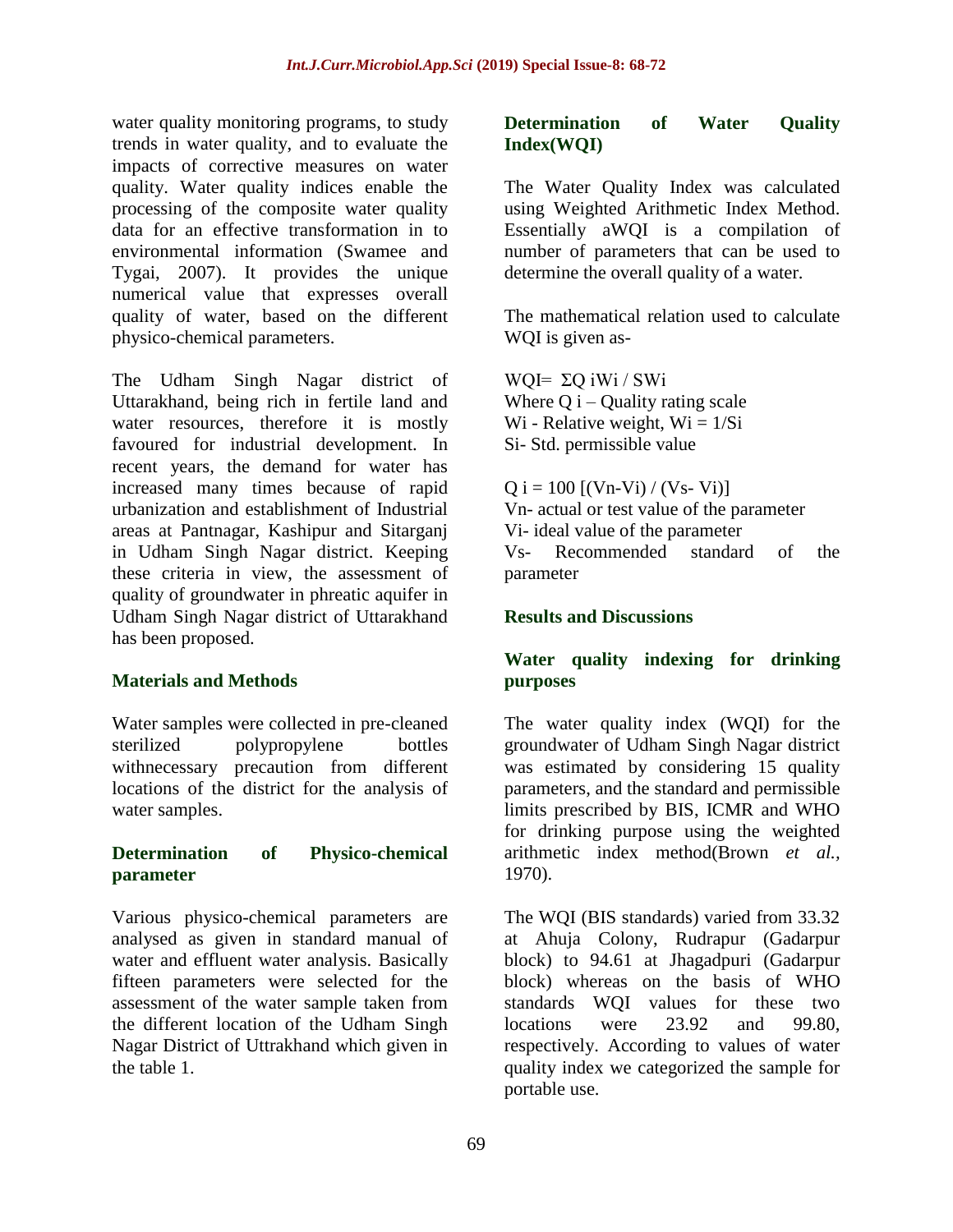| S. No. | Parameter                      | Method                  | Equipment                     |
|--------|--------------------------------|-------------------------|-------------------------------|
| 1.     | Colour                         | Visual Interpretation   | $\overline{a}$                |
| 2.     | Odour                          | Smelling                | $\overline{\phantom{0}}$      |
| 3.     | Taste                          | Drinking<br>(with       | $\overline{a}$                |
|        |                                | safety precautions)     |                               |
| 4.     | pH                             | Electrometric           | Hach Pocket pH Tester         |
| 5.     | <b>Electrical Conductivity</b> | Electrometric           | <b>Hach Pocket EC Tester</b>  |
| 6.     | <b>Total Dissolved Solids</b>  | Electrical              | <b>Hach Pocket TDS Tester</b> |
|        |                                | Conductance             |                               |
|        |                                | Method                  |                               |
| 7.     | <b>Total Hardness</b>          | Titration by EDTA       | $\overline{\phantom{0}}$      |
|        |                                | Method                  |                               |
| 8.     | <b>Calcium Content</b>         | Titration by EDTA       |                               |
|        |                                | Method                  |                               |
| 9.     | <b>Magnesium Content</b>       | Titration by EDTA       |                               |
|        |                                | Method                  |                               |
| 10.    | Sodium Content                 | <b>Flame Photometry</b> | Flame photometer              |
| 11.    | Chloride                       | Titration by $AgNO3$    | $\overline{a}$                |
|        |                                | method<br>(Mohr         |                               |
|        |                                | Method)                 |                               |
| 12.    | Alkalinity                     | Titration by $H_2SO_4$  | $\overline{\phantom{a}}$      |
|        |                                | method                  |                               |
| 13.    | Nitrate                        | Ion-Sensor              | "TROLL9500"<br>by $In-situ$   |
|        |                                |                         | Inc., USA                     |
| 14.    | Dissolved Oxygen               | Clark Cell              | $-do-$                        |
| 15.    | Turbidity                      | <b>Turbidity Sensor</b> | $-do-$                        |

## **Table.1** Methods used in physico-chemical analysis of water samples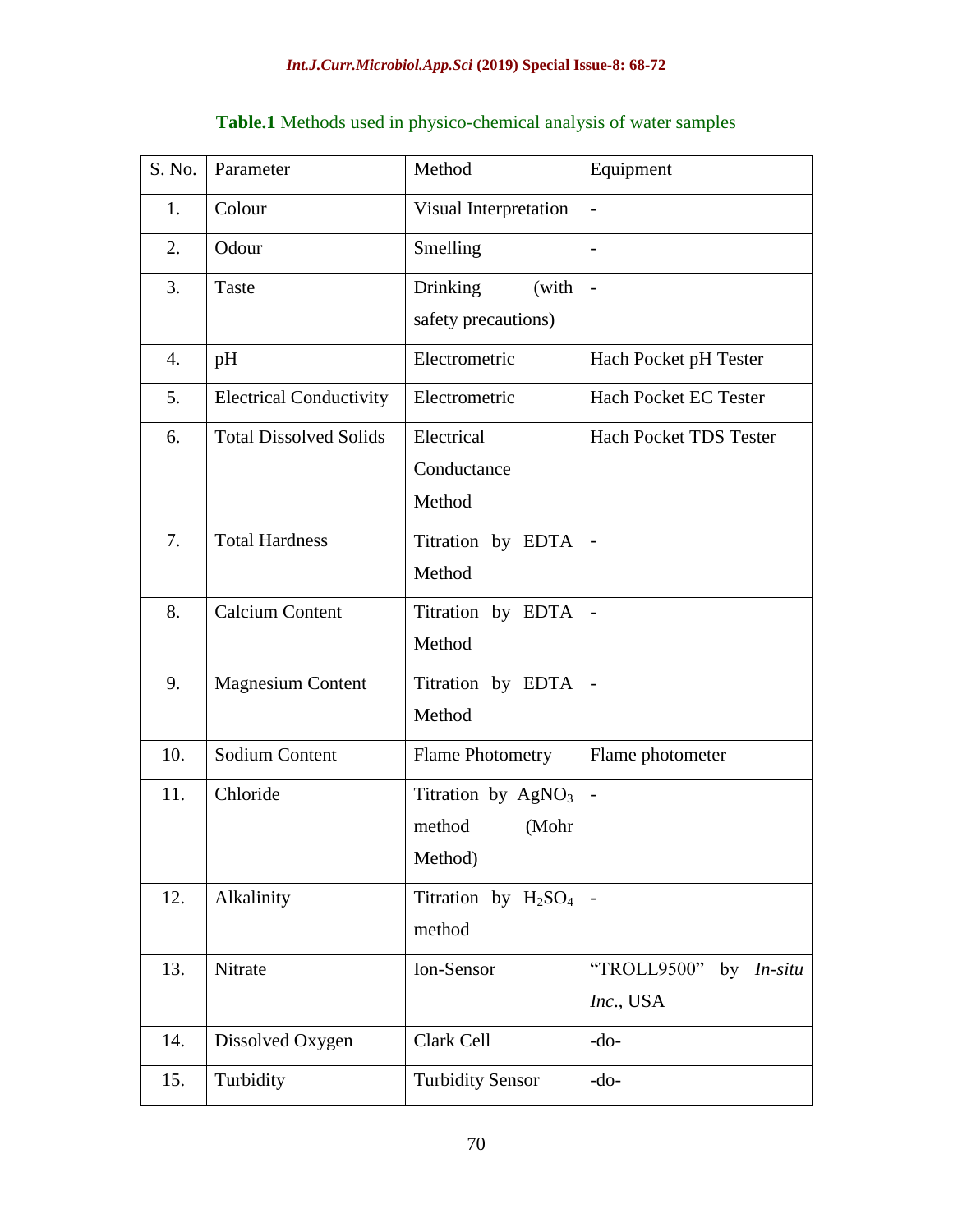| <b>WQI Value</b> | <b>Rating of</b>     | <b>No. of Samples</b> |            | % Samples  |            |
|------------------|----------------------|-----------------------|------------|------------|------------|
|                  | <b>Water Quality</b> | <b>BIS</b>            | <b>WHO</b> | <b>BIS</b> | <b>WHO</b> |
| $\leq$ 25        | Excellent            | $\overline{0}$        |            | 0.00       | 1.22       |
| $>25-50$         | Good                 | 41                    | 62         | 50.00      | 76.54      |
| $>50-75$         | Poor                 | 40                    | 18         | 48.78      | 21.95      |
| $>75 - 100$      | VeryPoor             | 1                     | 1          | 1.22       | 1.22       |
| >100             | Unsuitable           | $\overline{0}$        | $\theta$   |            |            |

**Table.2** Water quality rating based on WQI

#### **Fig.1** Administrative map of district Udham Singh Nagar, Uttarakhand



The WQI scores indicated that the quality of groundwater, of the shallow aquifer of Udham Singh Nagar district varied from excellent (WQI  $\leq$ 25) to very poor (76  $\leq$ WQI  $\leq$ 100). The rating of water quality for drinking purpose (Brown *et al.,* 1970) is

given in Table 2. Table 2, shows that groundwater samples of only 50% locations have been rated as 'good' following the BIS standards of drinking water quality. The groundwater of the remaining 50% locations was mostly rated as 'poor'.